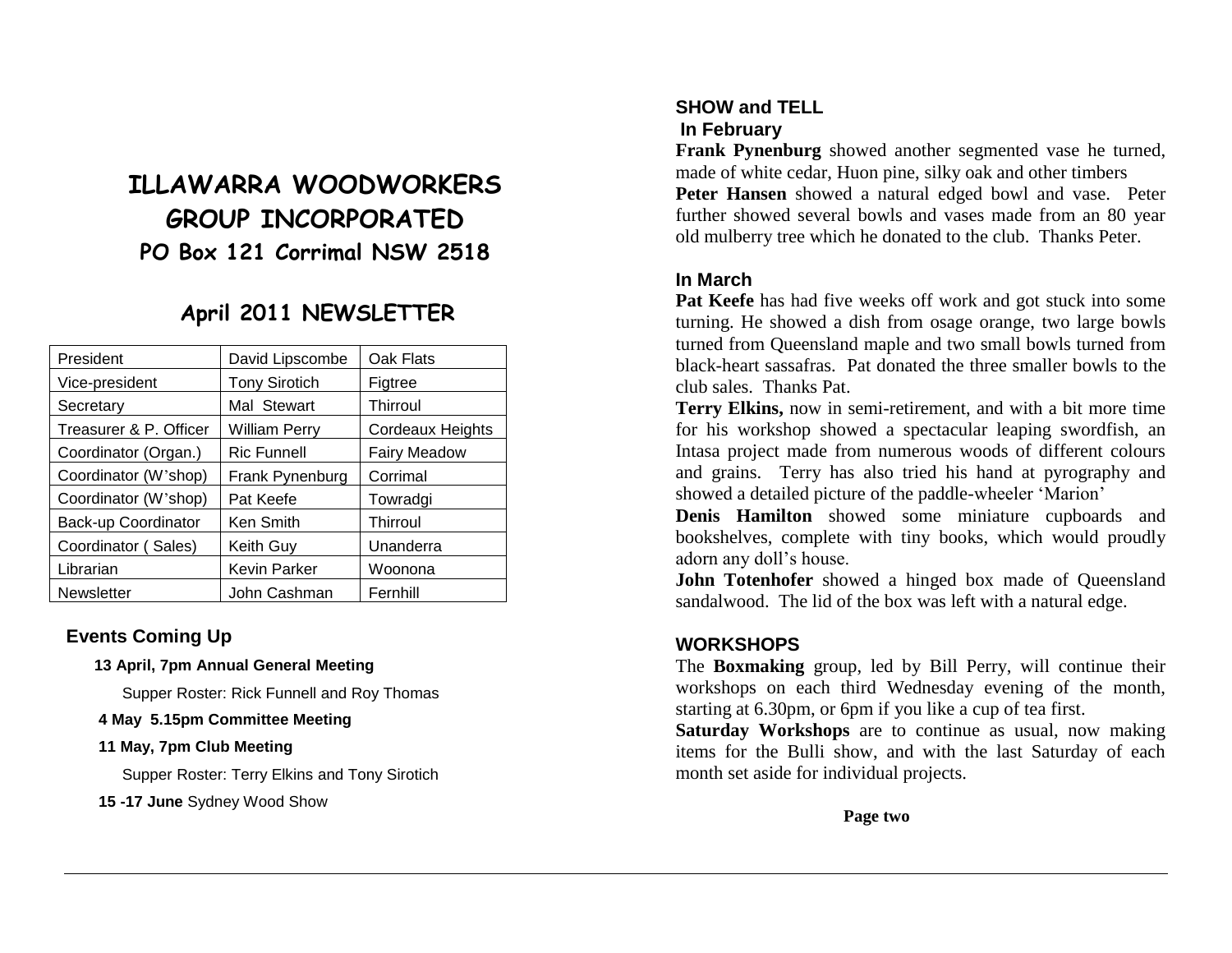## **LEASE for CLUB WORKSHOP**

Our President and Treasurer recently met with Mr John Thorn, the Principal of Fairy Meadow Primary School, regarding the renewal of our lease. Mr Thorn also inspected the somewhat cramped layout of our workshop. He personally is happy to have the club in the school grounds. He regards it as a plus for the school that club members are around on Saturday mornings and on occasional evenings, and is happy to extend our lease on a 12 month annual basis.

**Extension to Club Workshop** Mr Thorn could also see our need to create more workspace. There are however a couple of hoops to go through before the Education Department will approve our extension. As well as making a model of the proposed extension Rick Funnell has now drawn up plans for this extension to lodge with the Department. Thanks Rick.

**Extension.** When the plans are approved we will have the rest of this year to build the extension. The Grant we have received for the extension only applies for year 2011. Bill Perry has volunteered to look after the paperwork involved, (Thanks Bill) **but we will need a Project Manager and plenty of volunteers to complete the work**. To avoid interference with the school, most of the work will have to be done in school holidays

## **NEW CONSTITUTION**

The new Constitution, as required by the NSW Government was accepted last month with no objections, except for that of a canny Scot who seized a chance to throw a spanner in the works. He however was overruled by the vast majority. Special thanks to Bill Perry who did all the spadework to get our constitution into good shape.

Thirroul Seaside Festival

The skies were overcast and the weather cool for most of the weekend, but this did not deter crowds coming to the Seaside Festival this year. Organizer, Doug MacKinnon, said it was a great way to celebrate the Festival's  $21<sup>st</sup>$  birthday. Club sales were pretty rewarding, especially as our beach site on Sunday was hurriedly put together because of construction work to the surf club. Club members put on a fine display of items, demonstrating the art of turning, as well as encouraging sales. Special thanks to Mal Stewart who once again did all the running around and ensured that we had good sites.

The raffle for Keith Guy's wonderful rocking horse, Trigger, was finally drawn and Trigger went to Mrs Fay Braithwaite. It's said that half the children in her street are queuing up to ride Trigger. Before moving to his new stable Trigger was on display at two Seaside Festivals, Bulli Show and a couple of other events. And Trigger raised a fine lot of cash in ticket sales for the club. Many thanks Keith !

Overall the club did well financially at the Seaside Festival, and interestingly more money came in on Sunday rather than Saturday. Interestingly, of the receipts for the weekend, 41% came from the Trigger raffle; 29% from general sales; 18% from the \$2 box; and 12% from the Thomas Tank Engine raffle.

#### **OOPS !**

A doctor on TV said the way to achieve inner peace is to finish all the things you have started. So I looked around the house to see things I'd started and hadn't finished. I managed to finish off a bottle of Merlot, a bottle of Chadony, a bodle of Baileys, a butle of wum, tha mainder of bot Prozic and Valiumimin scriptins, the res of the cheesecake, an a box a chocletz! Yu haf no idr how fablus I feel rite now !

The Hobby Turner

**Page four**

**Page three**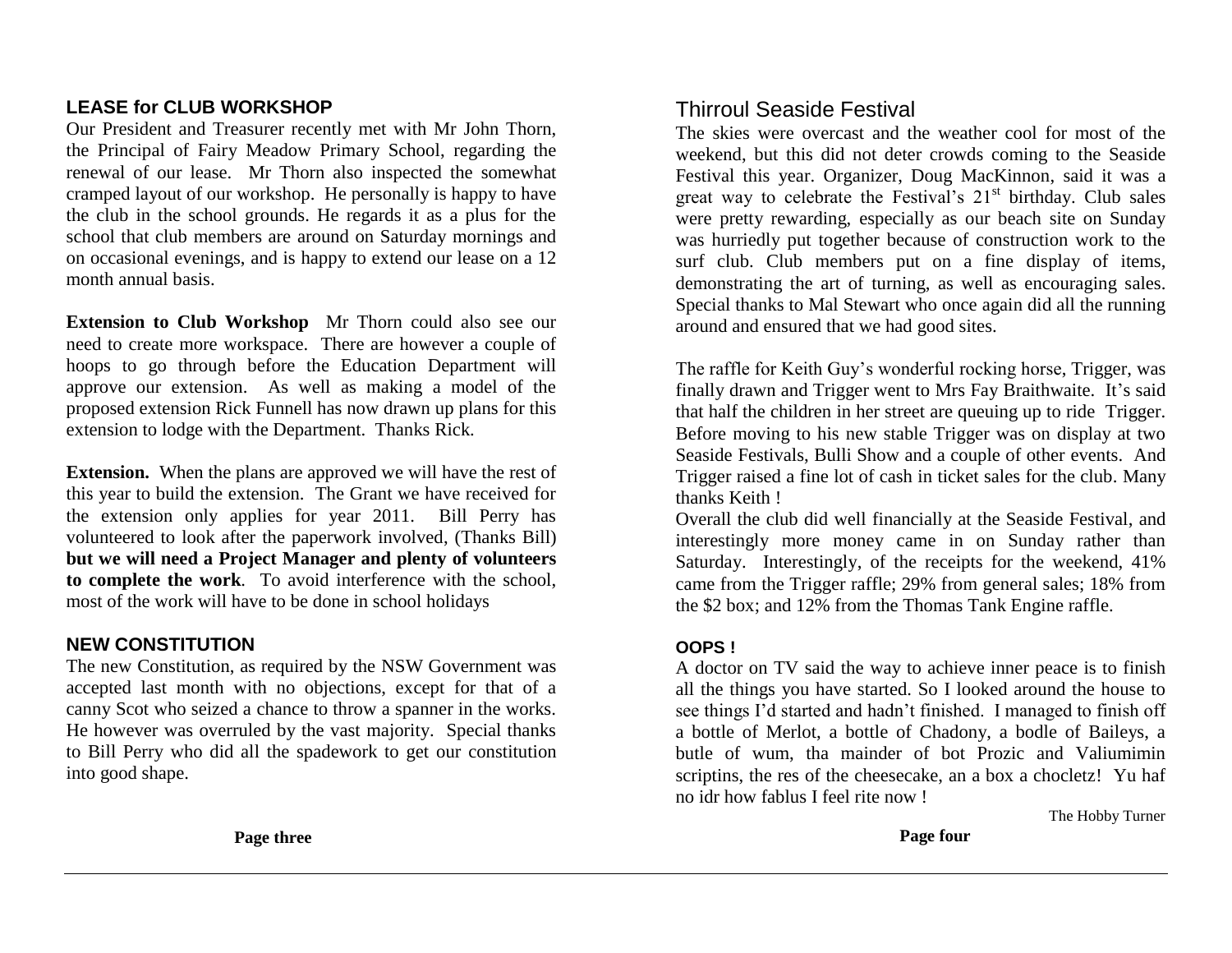## **Major Refit Sydney Forest Centre**

The Visitor Centre at Cumberland State Forest, in Sydney's northwest has undergone a major facelift. The manager of public programs, Joanna Bodley, said 'The centre guides people through the different aspects of forest management and timber production. There is a focus on the journey of plantation timber from the forest to the many uses in people's homes.

Interactive elements include short DVDs on carbon storage in wood products, a self service computer terminal, and numerous activities for children, like the forest touch table and the forest to frame maze. The centre is open seven days a week from 8.30am to 4.30pm. Cumberland State Forest is located at 95 Castle Hill Road, West Pennant Hills.

Tim Liston *Bush Telegraph Magazine*

# Committee News

Much of the last meeting was spent considering ways to get our extensions under way While we haven't received the final OK from the Department of Education, Bill Perry insisted that unless we get started pronto, the scheme could collapse. The double restriction is that 1) we have to fit most of the work into school holidays, and 2) unless we finish before the end of the year we could lose the two grants we have obtained. Bill has done the paperwork, and Rick has drawn up a plan and made a model, but we do need an Organiser-Project Manager !!!

The Committee considered some names of members to receive the Bill Body Trophy. All have given sterling service to the club and are fine craftsmen. The final choice was left to the President and the Secretary.

The possibility of electing another life member of the Club was also discussed, and what sort of recognition-award should this entail.

Kieth Guy was encouraged to price materials for the club to buy and for a team to build another 'Trigger.' at the Saturday workshops. Rick Funnell also was encouraged to organize a team to make double-decker buses on Saturdays too !.

### **ANNUAL GENERAL MEETING**

At this meeting (13 April) there will be various reports of the year's activities, and the current Committee will retire and all positions on the Committee will be up for grabs. Have you thought of serving the Club in this way ?

#### **SOFT LANDING!**

Allan Morrison from Soft Landing, a subsidiary of Mission Australia, came along to our February meeting and explained to us what Soft Landing is all about.

Soft Landing collects old mattresses direct from residences ( at \$17 a pop), from Council pickups, and from Sydney too. Soft Landing employs young out-of-work men to break down and recycle the mattresses. The young chaps are trained and work for a year at Soft Landing and then are found work in the main stream. The workers are divided into three groups: stripping down the mattresses; fork lift and truck driving; and general labouring.

Everything is recycled. Mattress covers are cleaned and reused. The underlay foam is shredded and made into carpet underlay by Dunlop. The spring steel bases are broken down locally and wood bases are broken down and are available for woodworking clubs and Men's sheds.

As well as helping the young men this all is a great benefit to the environment, and is far better than the dumping of old mattresses into landfill.

Our President thanked Mr Morrison for his informative talk and presented him with a very nice turned pen. This particular pen was donated by Keith Guy. Thanks Keith

 Contributed by Rick Funnell **Page six**